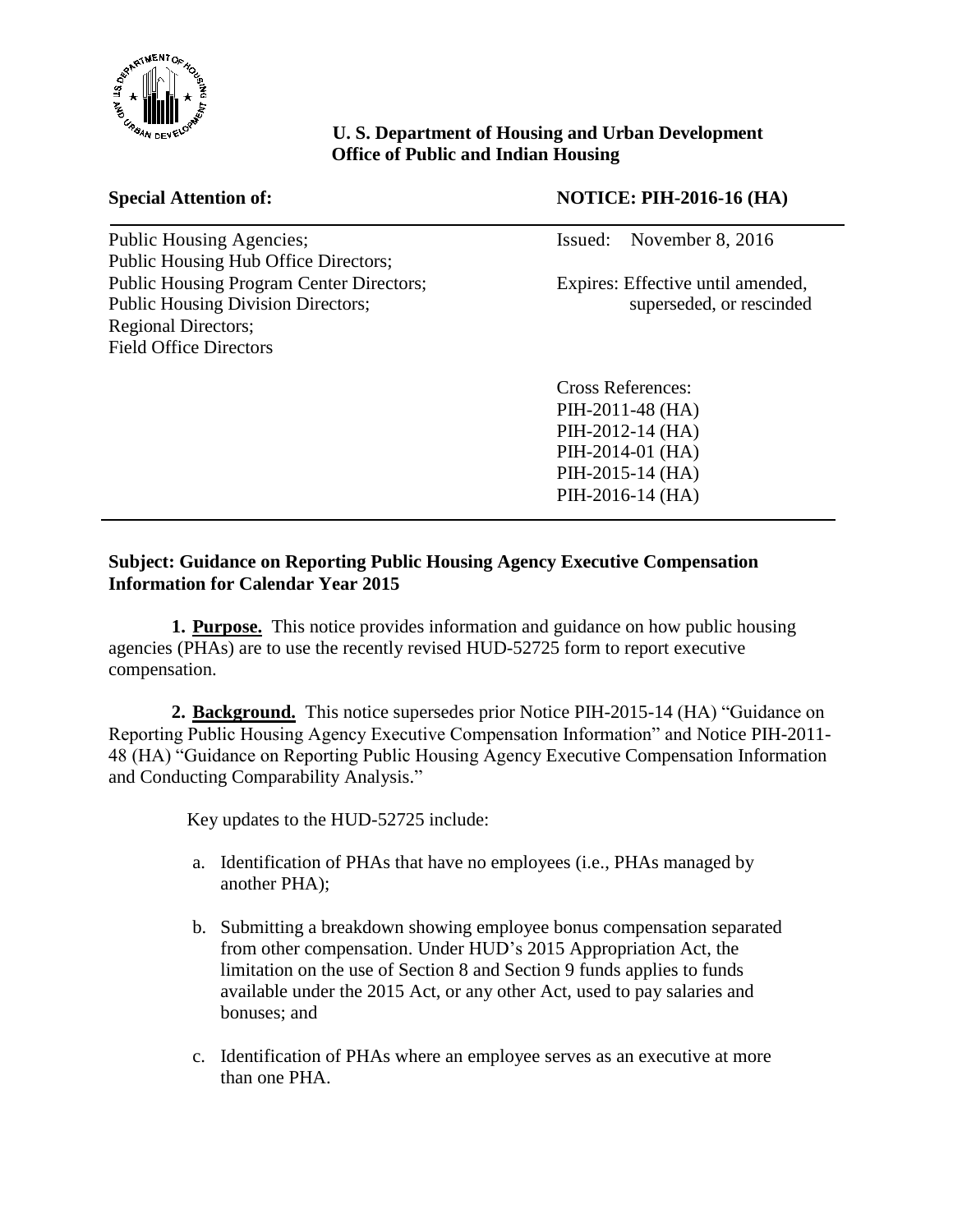**3. Applicability.** The requirements in this notice apply to all PHAs that administer a public housing or housing choice voucher program regardless of the amount of compensation paid to an employee. There are no exemptions from these requirements. The reporting requirements also apply to MTW agencies.

**4. Reporting PHA executive compensation using the HUD-52725 form.** PHAs will complete the HUD-52725 form and submit executive compensation data online through HUD's Secure Systems using their Secure System log in. After completing the HUD-52725, PHAs are to confirm the information is accurate and click "submit."

HUD will send all PHAs an email with the link for accessing the HUD-52725 form including submission instructions. PHAs will be able to either click on that link or paste the link into their browser.

The HUD-52725 form has changed from prior years. To simplify and reduce the administrative burden on the PHA, the required reported compensation data will be derived primarily from the PHA executive's annual Internal Revenue Service (IRS) form W-2.

The HUD-52725 form is comprised of three sections.

**Section I** of the form will include basic information identifying your PHA.

In **Section II** each PHA must identify the following three executives (see Boxes 1 through 3):

- 1) the top management official;
- 2) the top financial official; and
- 3) the highest compensated employee who is neither the top management official nor the top financial official.

To complete the HUD-52725 form, each PHA will use the total compensation figure reported on the PHA employee's IRS form W-2 for the PHA's reporting year. The PHA will further break down the W-2 reported figure into six components for each executive:

- 1) base salary from section 8 and 9 funds;
- 2) bonus compensation from section 8 and 9 funds<sup>1</sup>;
- 3) incentive and other compensation from section 8 and 9;
- 4) base salary from non-section 8 and 9 funds;
- 5) bonus compensation from non-section 8 and 9 funds; and
- 6) incentive and other compensation from non-section 8 and 9 funds.

**Note:** If an executive's total cash compensation was not reported on a W-2, the PHA must still include that individual's name and title in Section II.

**Section III** will be completed only if any of the individuals reported in Section II received cash compensation that was not reported on IRS form W-2 (for example, when cash compensation is reported on IRS form 1099, the covered individual does not receive a W-2, etc.).

1

<sup>2</sup>

<sup>&</sup>lt;sup>1</sup> See PIH Notice 2016-14 for information on bonus compensation.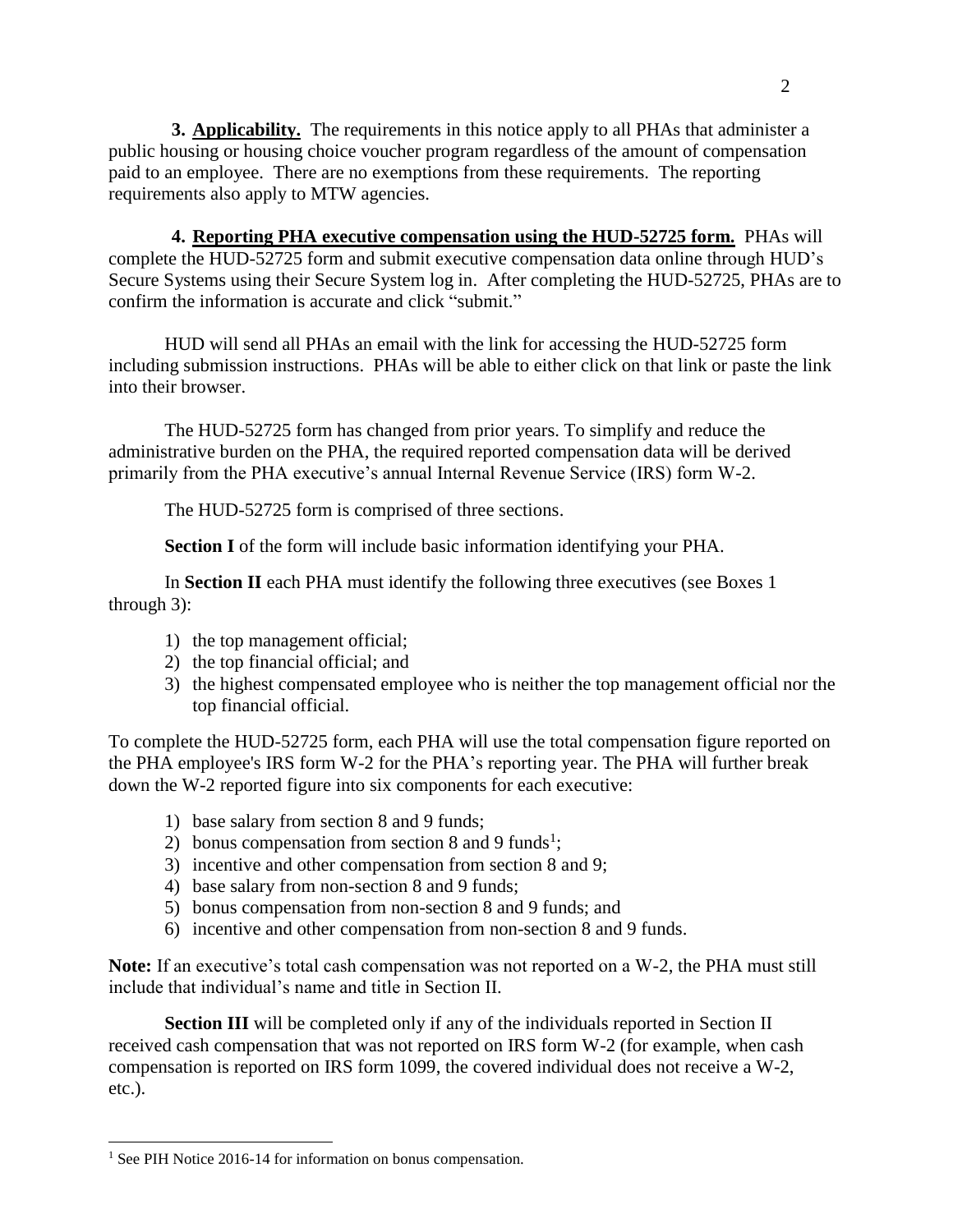**5. Submissions.** For the calendar year 2015 compensation data collection, PHAs will be required to complete the HUD-52725 form online and submit it between November 14, 2016 and December 9, 2016

**6. Authority.** The collection is authorized pursuant to HUD's specific oversight of the public housing operating fund that is found in the U.S. Housing Act of 1937 as amended, 42 U.S.C. 1437 et seq., particularly 42 U.S.C. 1437c(a)(1) and (f) and 42 U.S.C. 1437f(b)(1). Authority is also found in the Department of Housing and Urban Development Act (42 U.S.C. 3531 et seq.) (Department of HUD Act). Under the Department of HUD Act, HUD is provided general oversight and monetary authority over its funded programs. In particular, section  $7(r)(1)$ of the Department of HUD Act  $(42 \text{ USC } 3535(\text{r})(1))$  authorizes the Secretary to expend funds "for evaluating and monitoring" housing programs, including public housing and all other programs authorized under the U.S. Housing Act of 1937 and other HUD statutes, and for "collecting and maintaining data for such purposes."

Additionally, the government-wide regulations governing grants and cooperative agreements to state, local, and federally recognized Indian tribal governments provide for access to records. Federal awards made prior to December 26, 2014, will continue to be governed by HUD's regulations on access to records in effect and codified in 24 CFR part 85 (2013 edition). When the terms of a Federal award made prior to December 26, 2014, state that the award will be subject to regulations as may be amended and for Federal awards made on December 26, 2014 and after, the access to records provisions in 2 CFR part 200, subpart D govern.

**7. Penalty for PHA non-compliance.** In the event that a PHA fails to comply with the PHA executive compensation reporting requirements, HUD may impose temporary monetary sanctions on the PHA pursuant to Section  $6(j)(4)$  of the U.S. Housing Act of 1937, as well as other remedies pursuant to HUD regulations. These provisions apply to MTW as well as non-MTW agencies.

**8. Paperwork Reduction Act.** The information collection requirements contained in this document are approved by the Office of Management and Budget (OMB) under the Paperwork Reduction Act of 1995, 44 U.S.C. 2501-3520. The OMB control number for this collection is 2577-0272. In accordance with the Paperwork Reduction Act, HUD may not conduct or sponsor, and a person is not required to respond to a collection of information unless the collection displays a currently valid OMB control number.